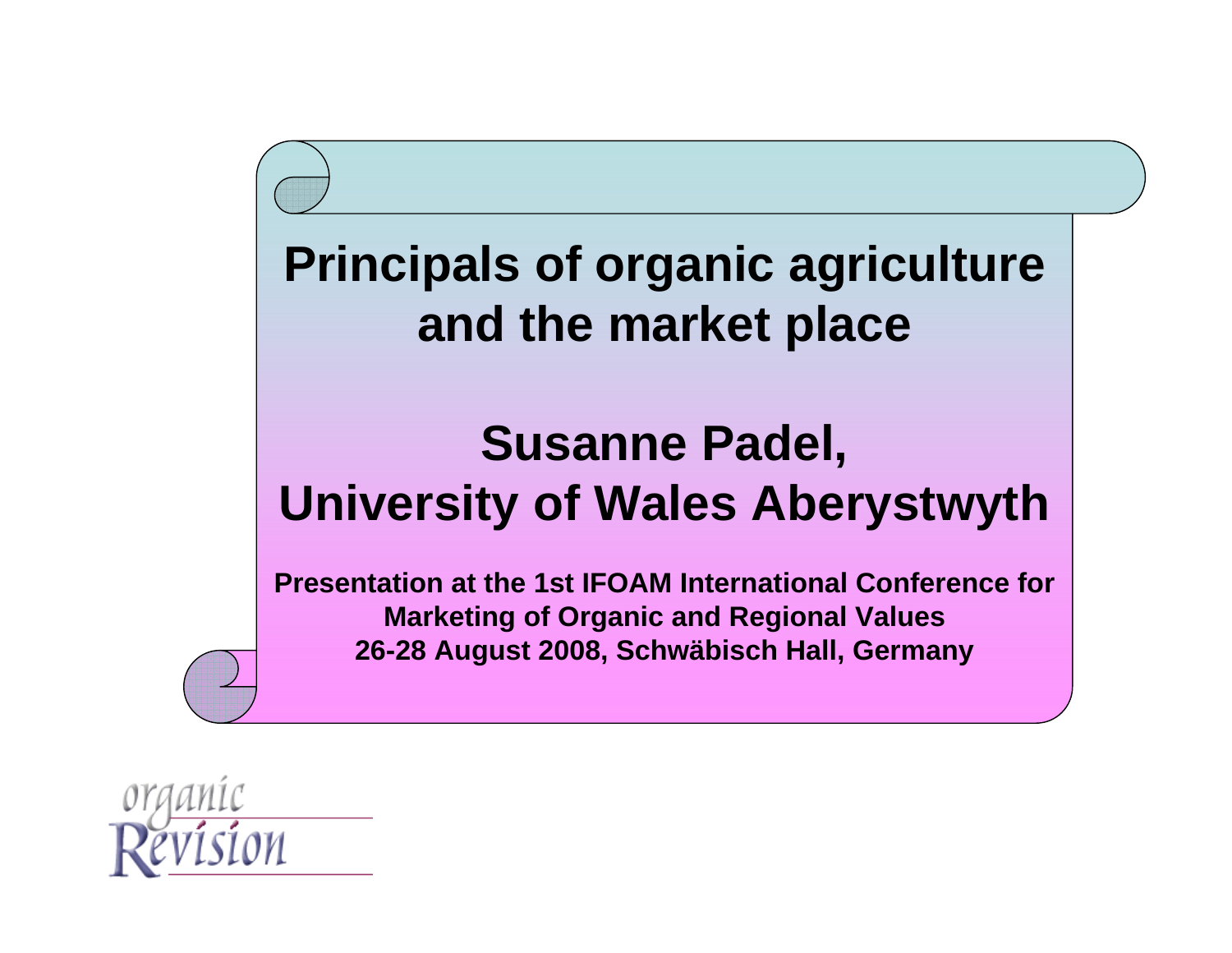## The context

- Rapid growth of the market
- Concerns lack of grounding in core values ('conventionalisation')
- Renewed interest in the principles and values of organic agriculture
- Market for certified organic agriculture based on standards/regulation
- Revision of Regulation (EEC) 2092/91

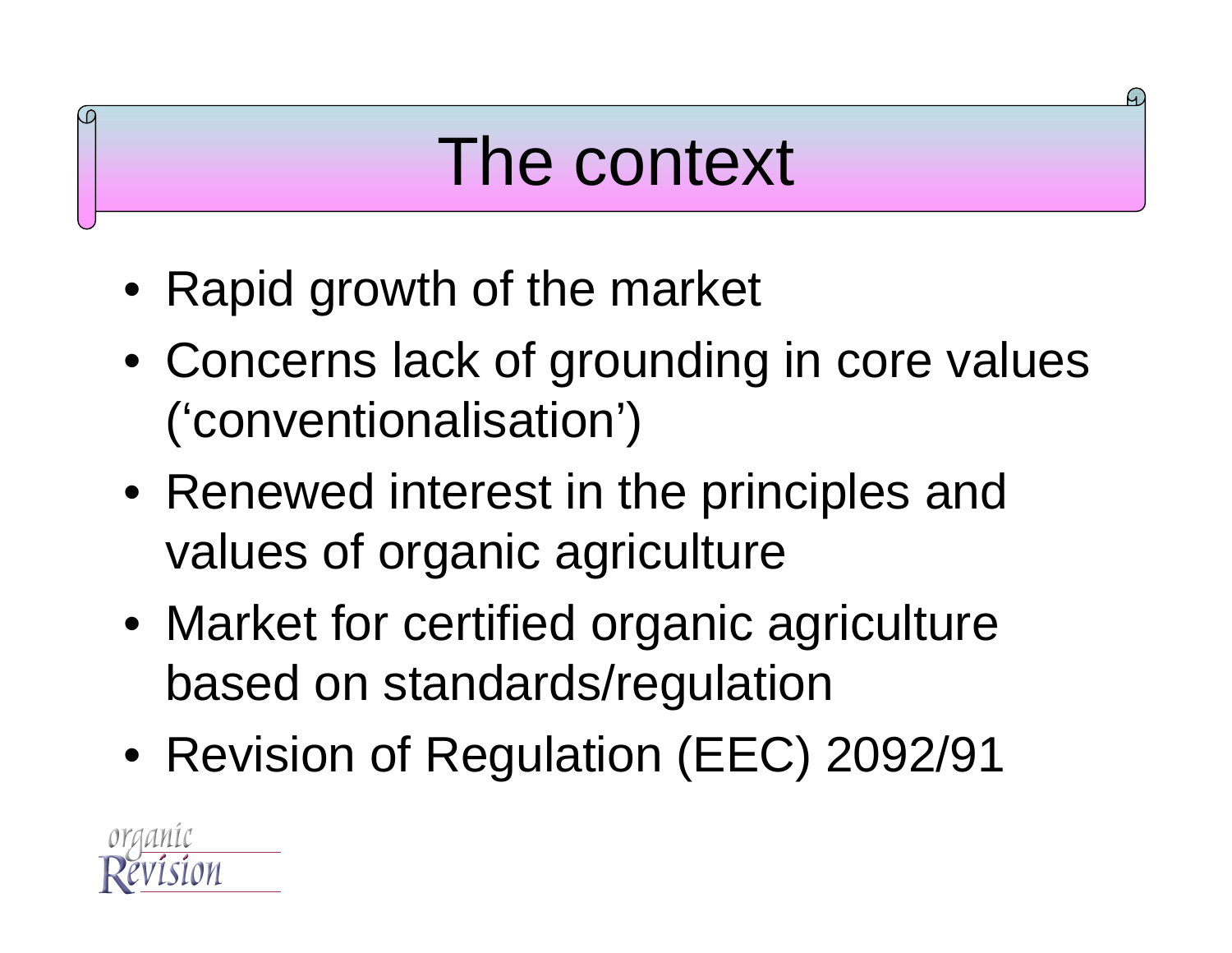# EEC 2092/1 (Organic) Revision

Advise the EU Commission on:

- $\bullet$  how to integrate values and principles in standards and regulations
- $\bullet$  compare national and private standards with EU Regulation and provide recommendations for harmonisation
- $\bullet$  how can dependency on non organic feed and seed inputs be reduced

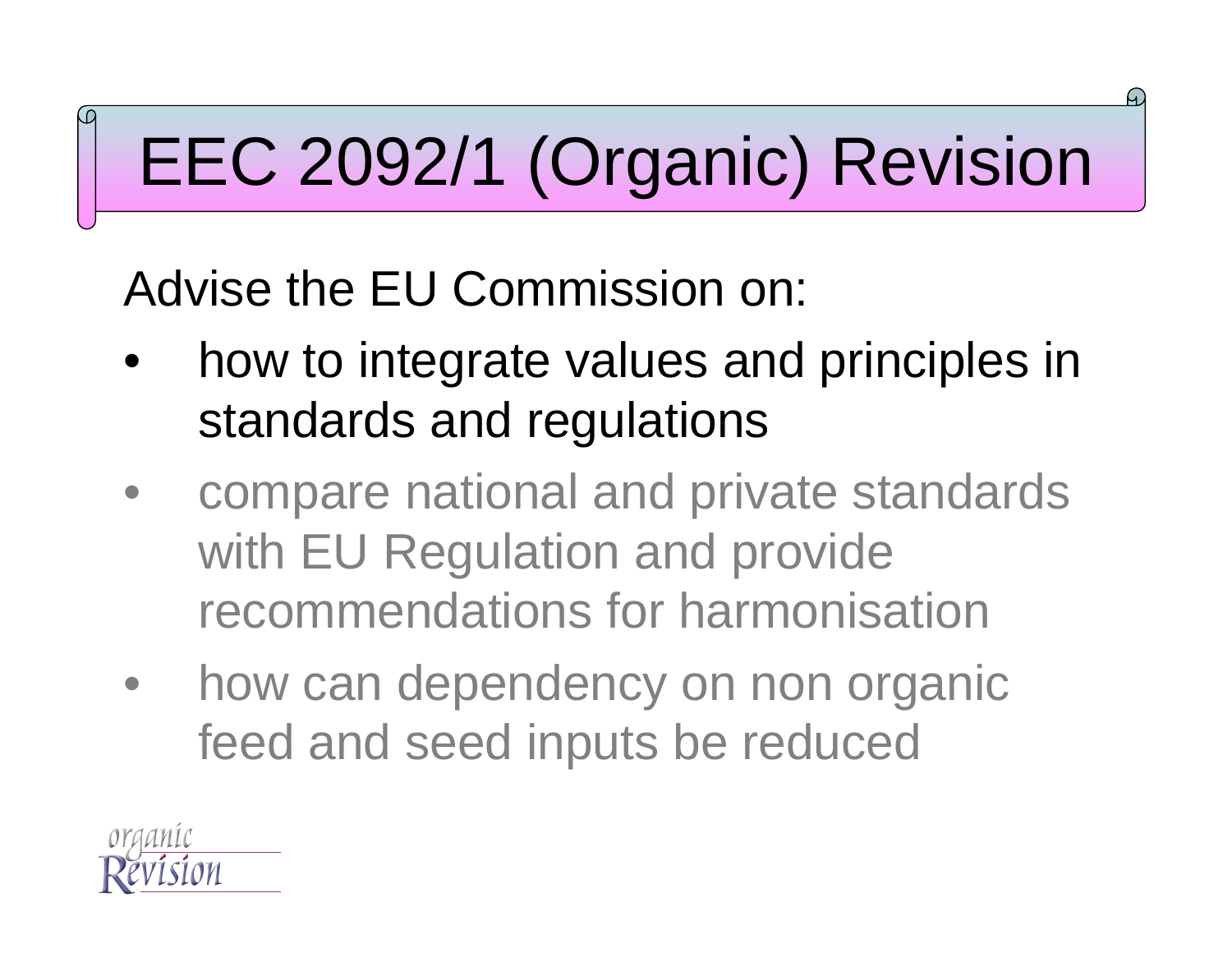#### Work-package organic values

- Identify values from literature
	- $\mathcal{L}_{\mathcal{A}}$  Participation in IFOAM process of principles of organic agriculture (POA)
- Focus groups with 119 experienced and newly converted organic producers (AT,CH,IT,NL,UK)
	- – Discussion of personal motives and collective 'organic' values
	- Comparison with value elements of POA and with European Regulations 2092/91 and 834/2007
- Report on procedure how to integrate values

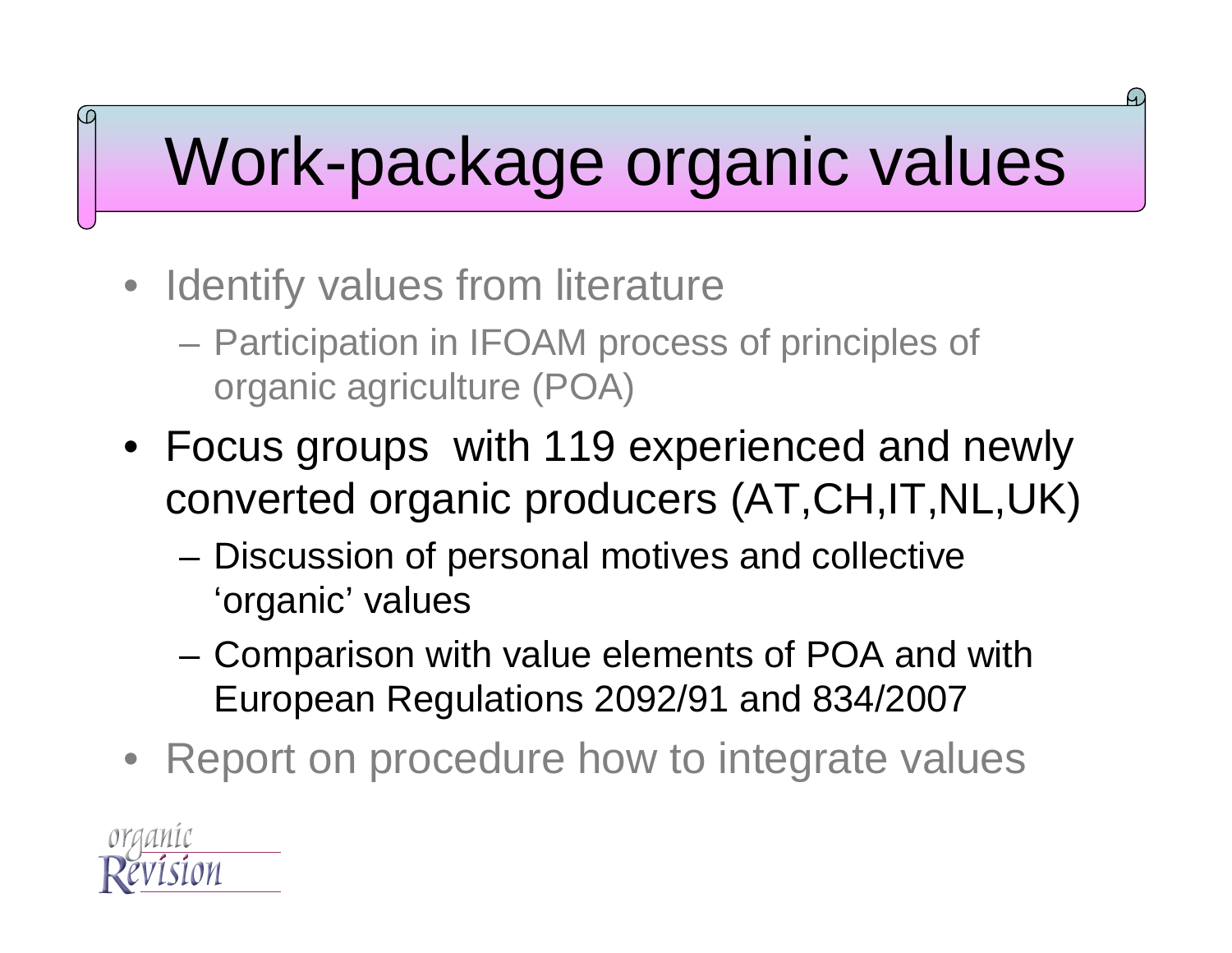## Values important to producers

 $\Omega$ 

|                                    | <b>AT</b>      | <b>CH</b>      | <b>UK</b>      | IT | <b>NL</b> |
|------------------------------------|----------------|----------------|----------------|----|-----------|
| <b>Food quality</b>                | 1              | X              | $\mathcal{S}$  | X  | X         |
| <b>Environmental</b><br>protection | 3              | $\sf X$        | 3              | X  | X         |
| Limiting<br>resource use           | X              | $\sf{X}$       | X              | X  | X         |
| <b>Health</b>                      | 1              | $\overline{2}$ | 1              | X  | X         |
| <b>Sustainability</b>              | X              | 1              | $\overline{2}$ |    | X         |
| <b>Closed cycles</b>               | X              | X              | X              |    | X         |
| Independence                       | $\overline{2}$ | X              | X              |    | X         |

lston

M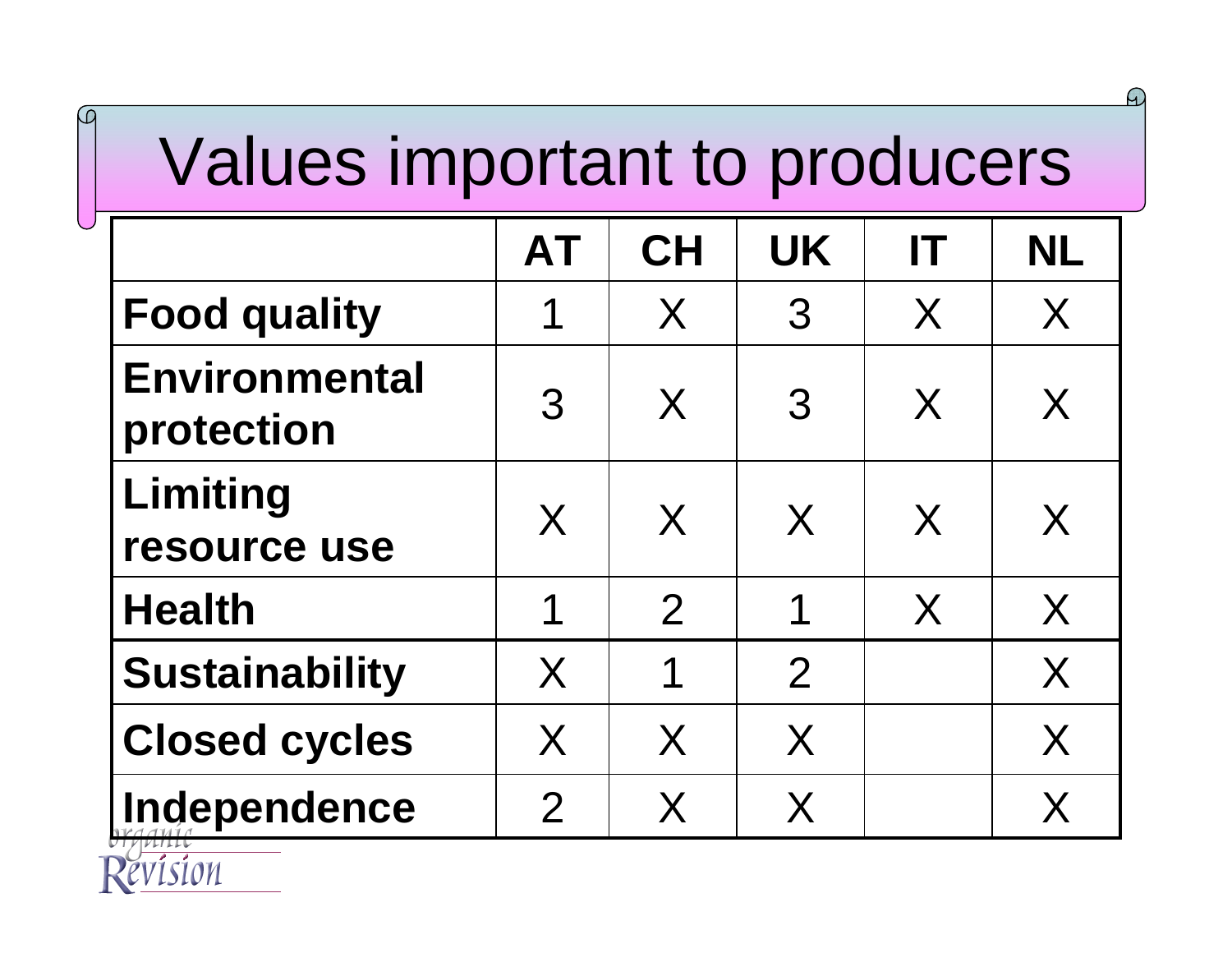

**residues (CH, Cf) residues (CH, Cf) Bio is a assurance for products with low** 

- Clearly seen as linked to health
	- –Absence of residues and food safety
	- Nutritional content
- Taste and enjoyment of organic food
- Direct relationship between consumer and producer/ producers responsibility
- Authenticity of organic food (typical products)

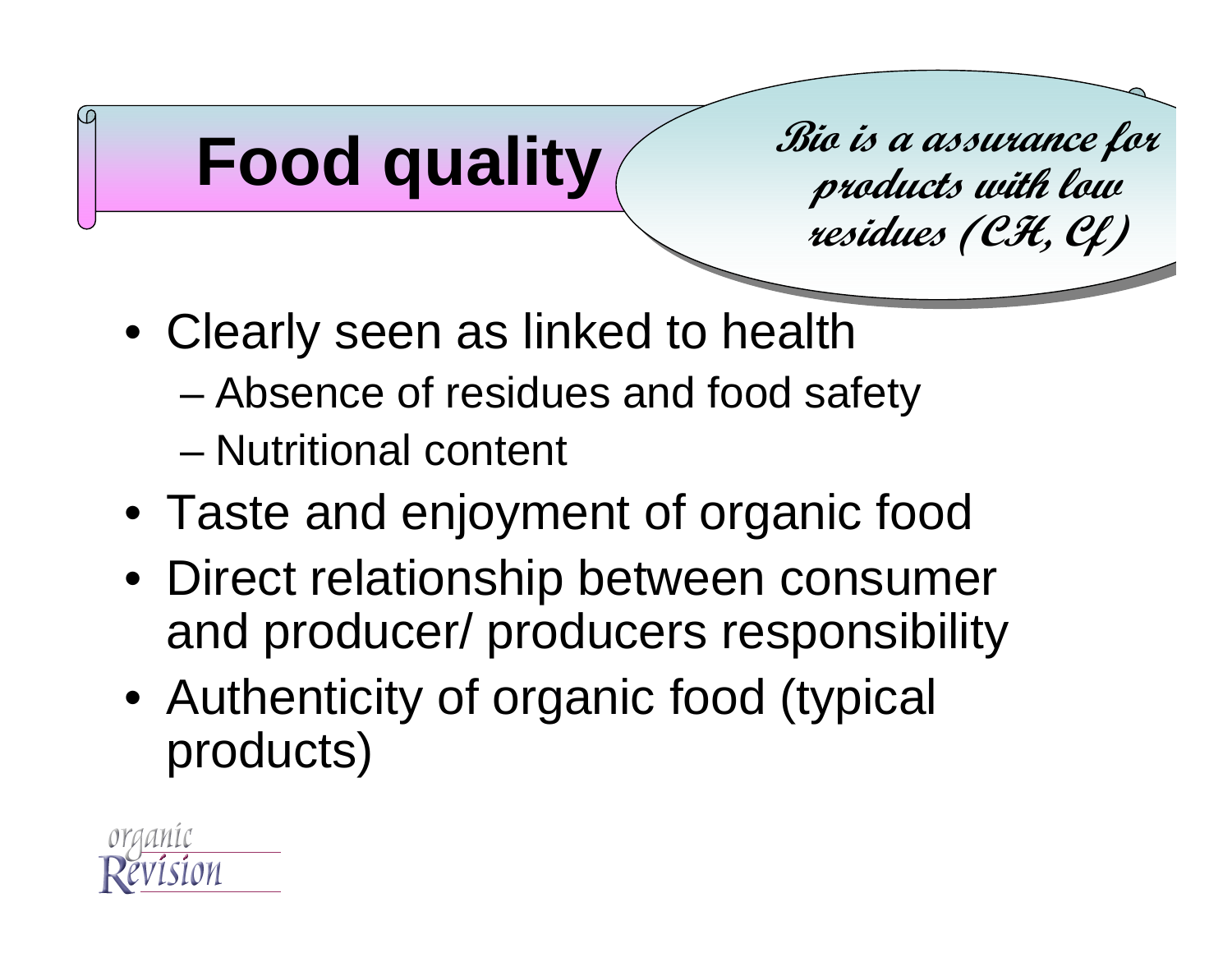# **Environment protection**

Ч.

- Conservation of diversity in crops and biodiversity
- Mixed farms
- Genetic diversity
- Landscape diversity
- Working with and learning from nature

*More important to new entrants and consumers Expected to be more important in the future* 

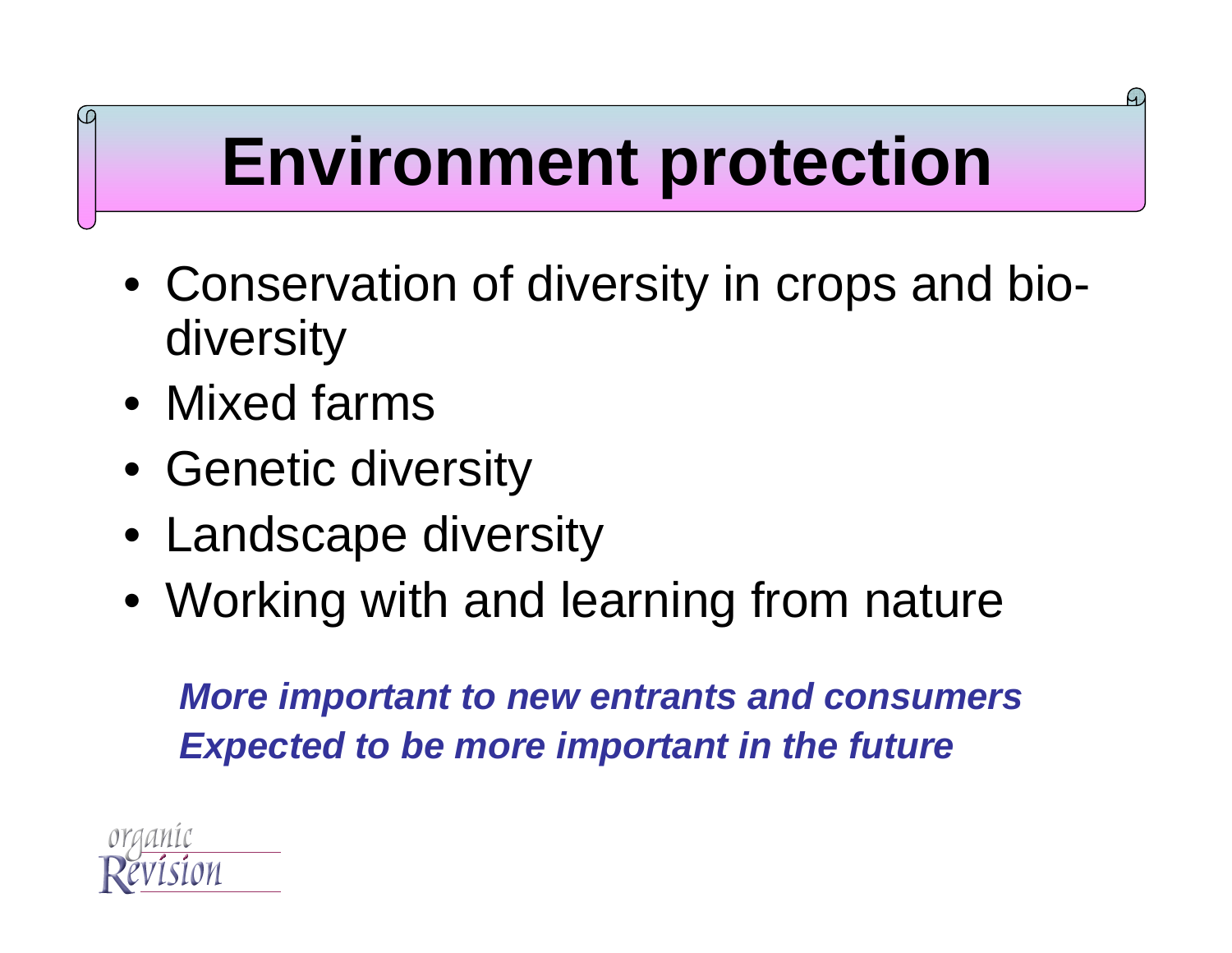## **Limiting resource use**

- Resource self sufficiency
- Closing production cycles **Established producers**
- Minimising inputs and resource use –Energy use, global warming

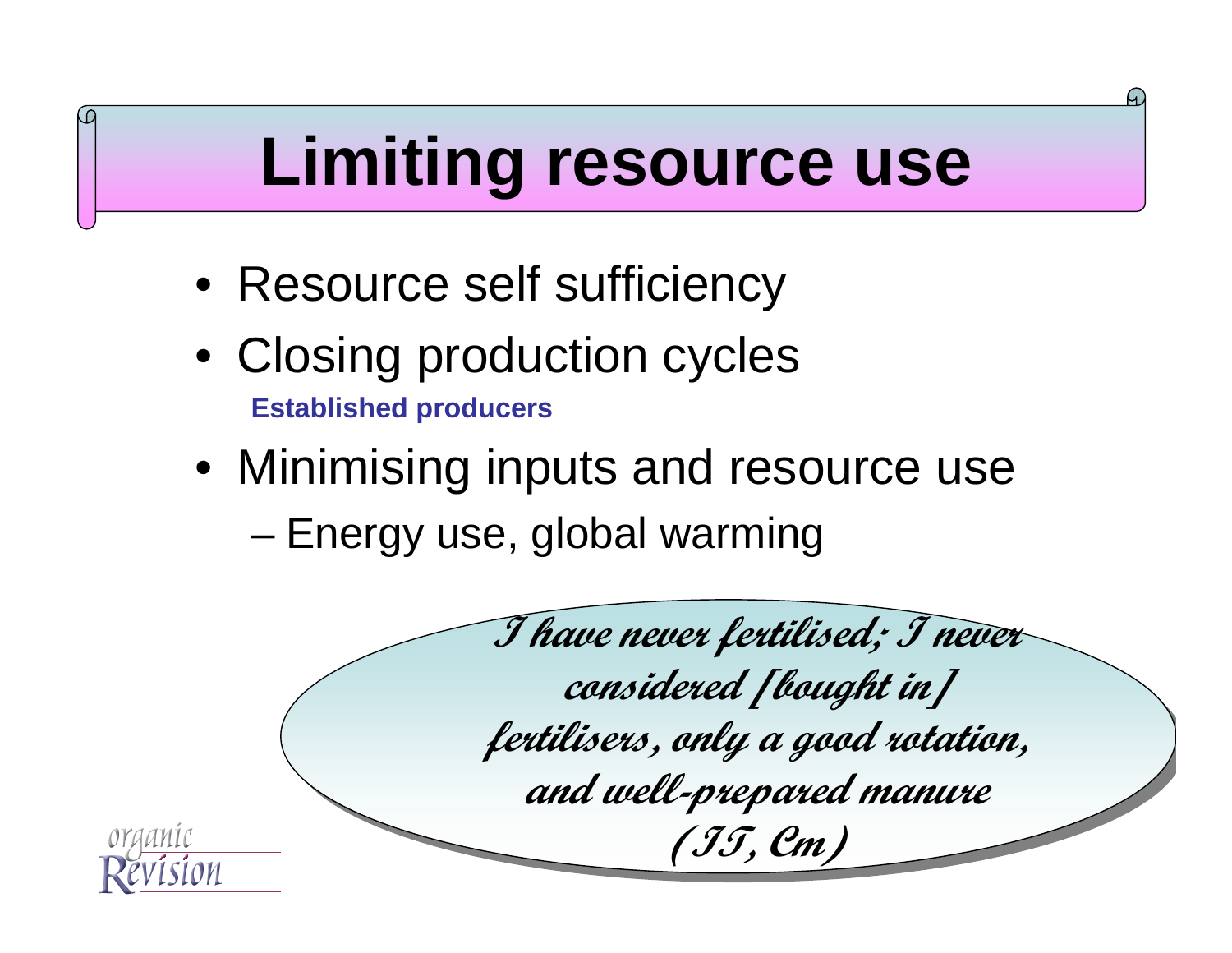# **Health**

**When all values are in balance, When all values are in balance, you can be sure the result will be you can be sure the result will be a healthy product (NL, Em). a healthy product (NL, Em).**

- Concerns for consumers health
	- –Healthy products for schools and hospitals
- Personal and family health important motives
- "Systems health" or a "cycle of health"
	- – Link between soil health, systems health and the health of the product or product quality

#### **Established producers**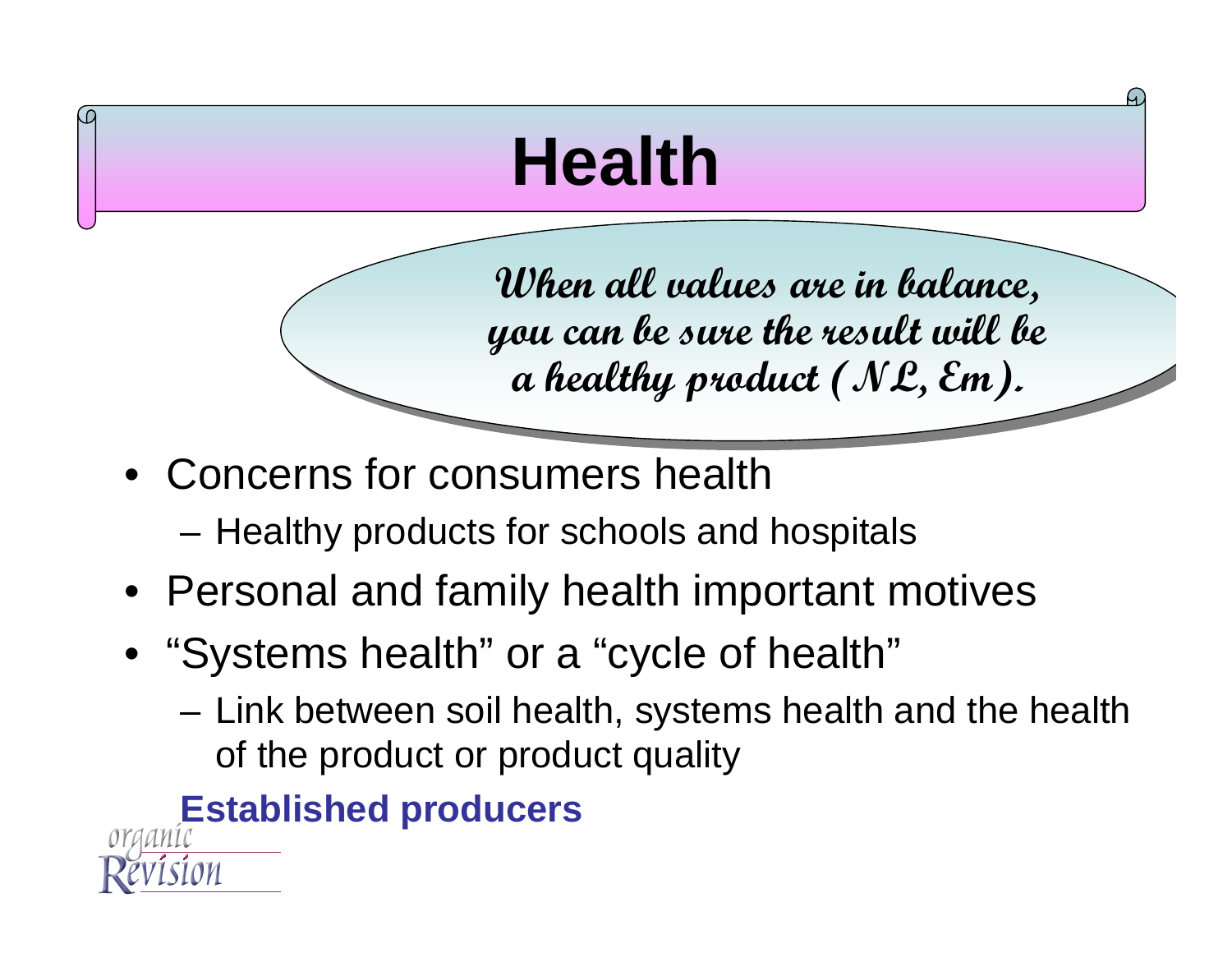#### Producers' values compared

 $\Omega$ 

|                                    | <b>POA</b>    | <b>EEC 2092/</b><br>91 | <b>EC 834/</b><br>07 |
|------------------------------------|---------------|------------------------|----------------------|
| <b>Food quality</b>                | <b>Health</b> |                        | 3 <sub>b</sub>       |
| <b>Environmental</b><br>protection | Ecology       |                        | 3c                   |
| <b>Limiting resources</b>          | Ecology       |                        | 3a                   |
| <b>Health</b>                      | <b>Health</b> | $(\mathsf{x})$         | (3c)                 |
| <b>Sustainability</b>              | Integrative   | X                      | 1.3a                 |
| <b>Closed cycles</b>               | Ecology       |                        | 4a                   |
| Independence                       | <b>Health</b> |                        |                      |

!ON

M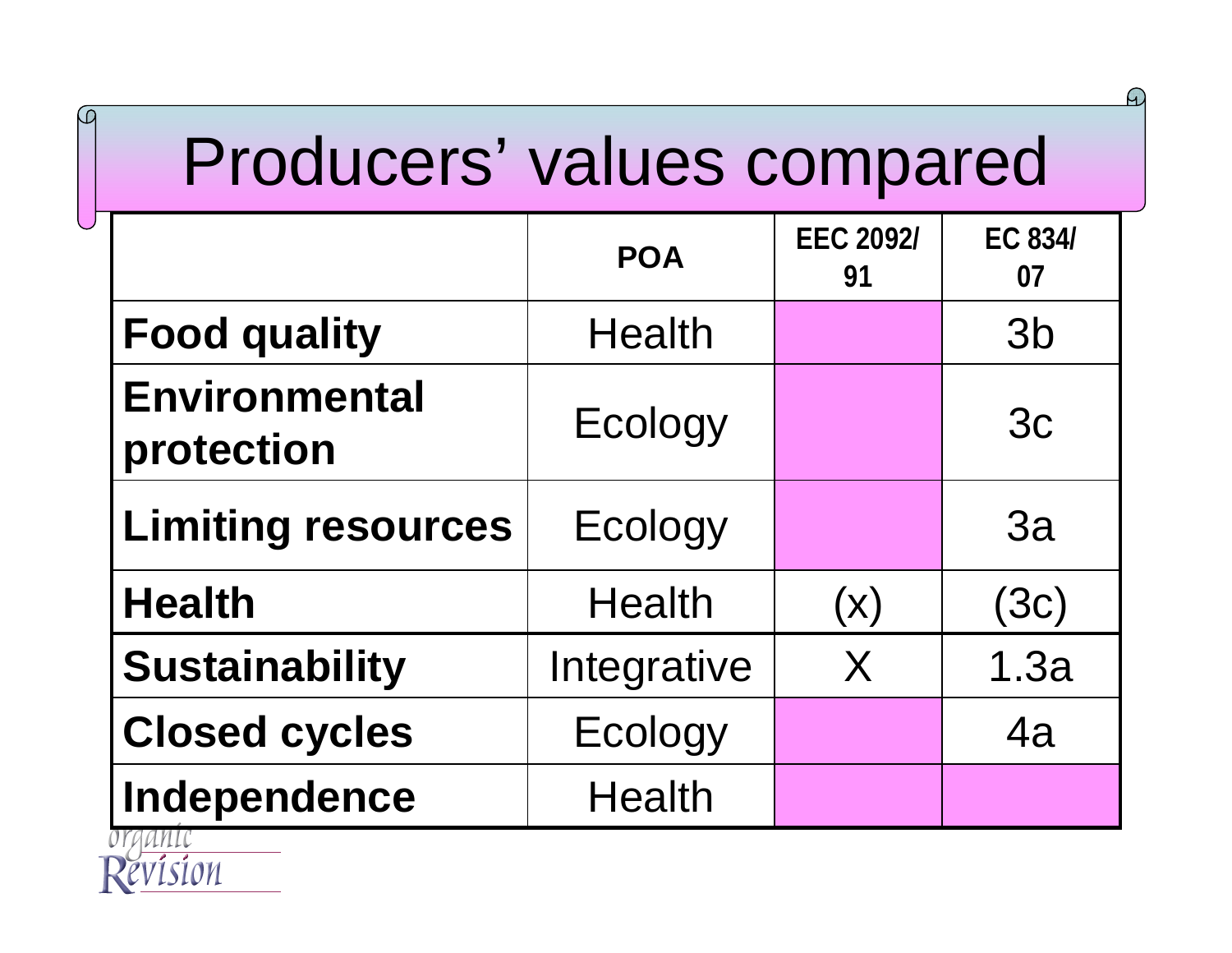#### Value conflicts

ĹΩ

 $\Omega$ 

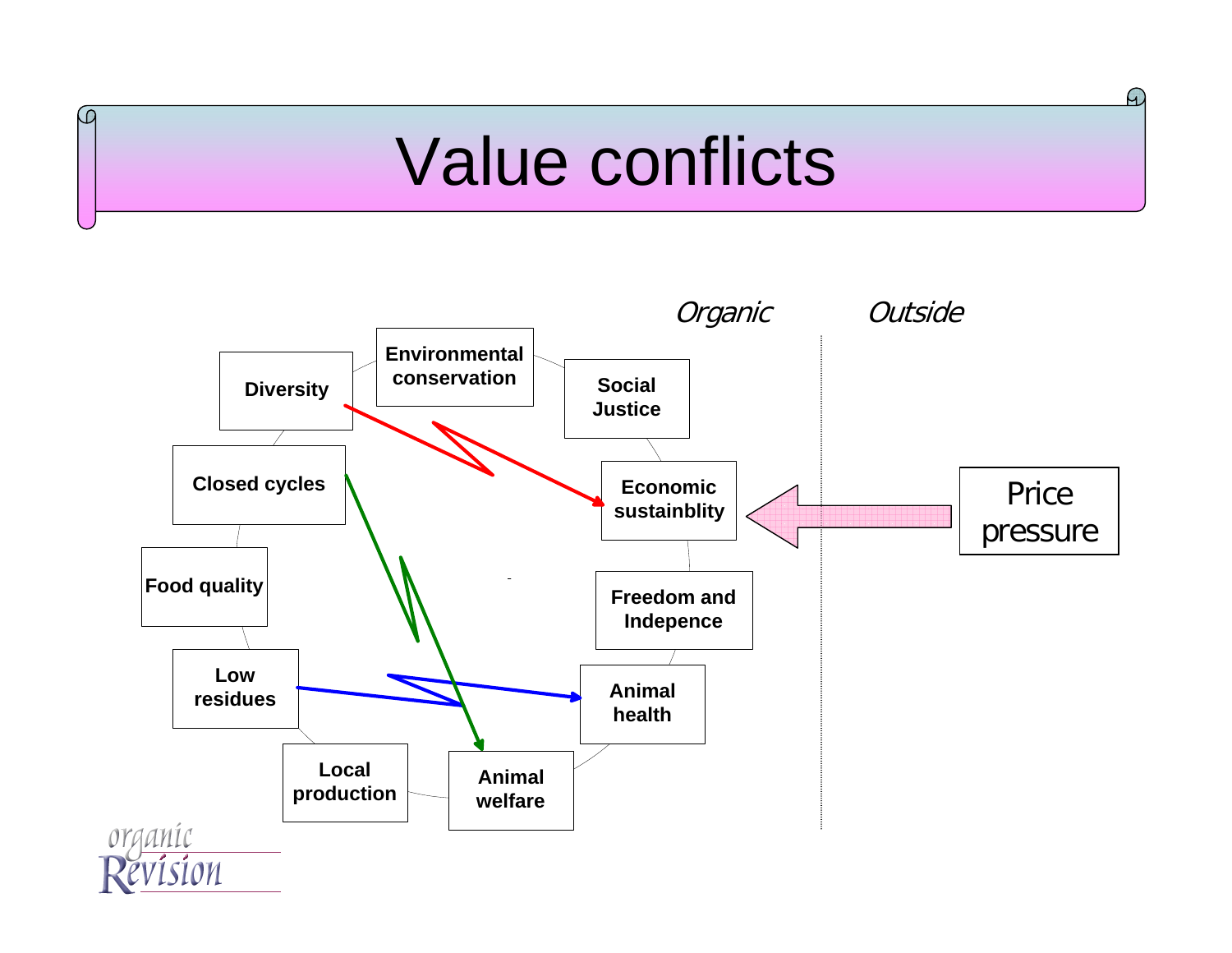## Localness /regional production

- Preferred by producers and consumers for many reasons:
	- –Higher farm income
	- More affordable to consumers
	- –Better quality/freshness
	- –Traceability and trust
	- Direct communication
	- –Reduced food miles, energy use

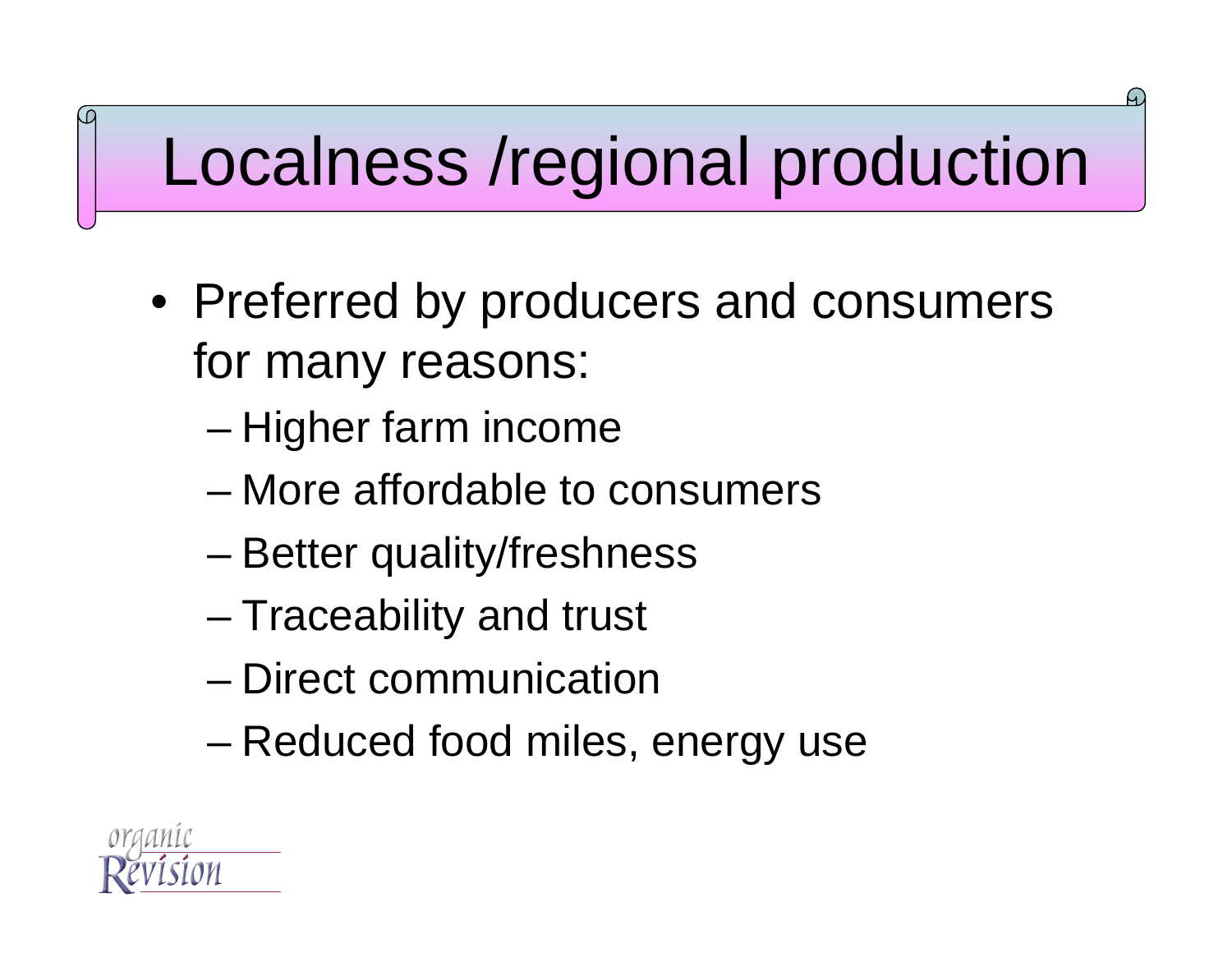#### Market and production

 $\Omega$ 



ĹЙ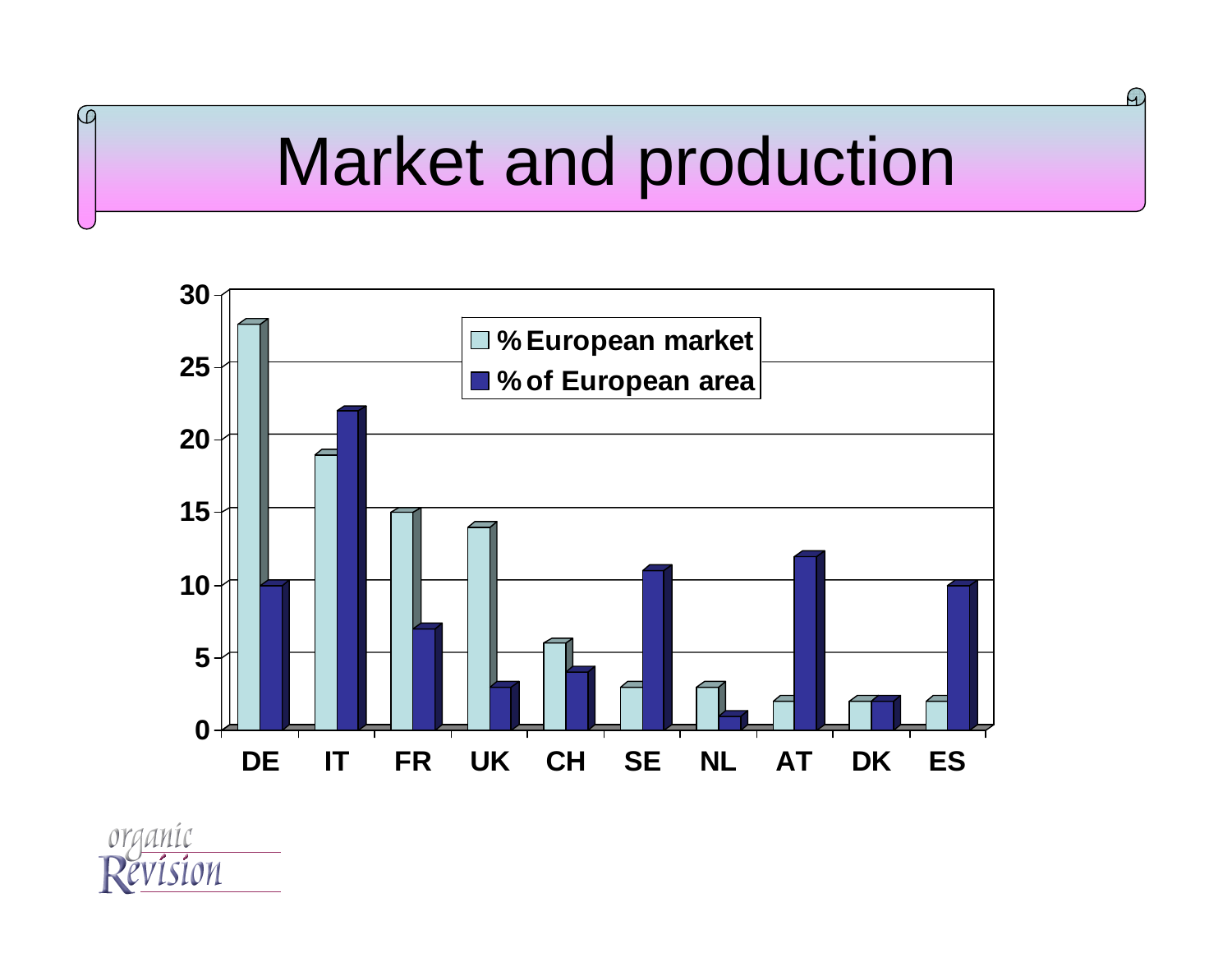## Problems with 'localness'

- Major markets are not major producing regions
- Growth in demand and production often not synchronised
- Disadvantage for producers in marginal regions with few consumers
- Producers and particularly consumers balance many values when making decisions about buying and selling
- Does 'localness' deliver on all expectations?

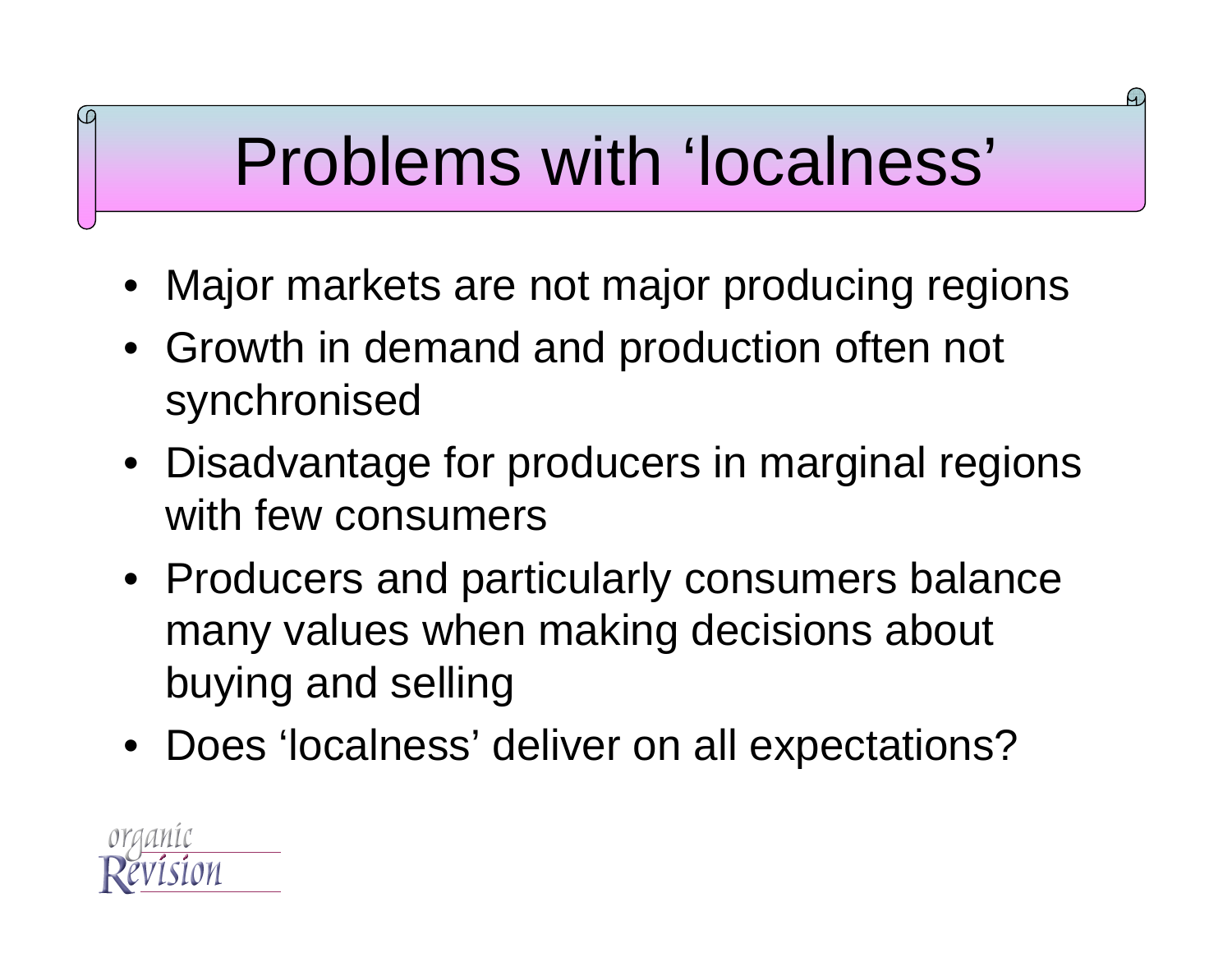#### **Conclusions**

- Many values important to stakeholders like are **not** part of the current EU Regulation and most standards
	- – ecological systems and system thinking, fairness, transparency, social values
- However, practice certified to clear standards important for consumer trust in organic

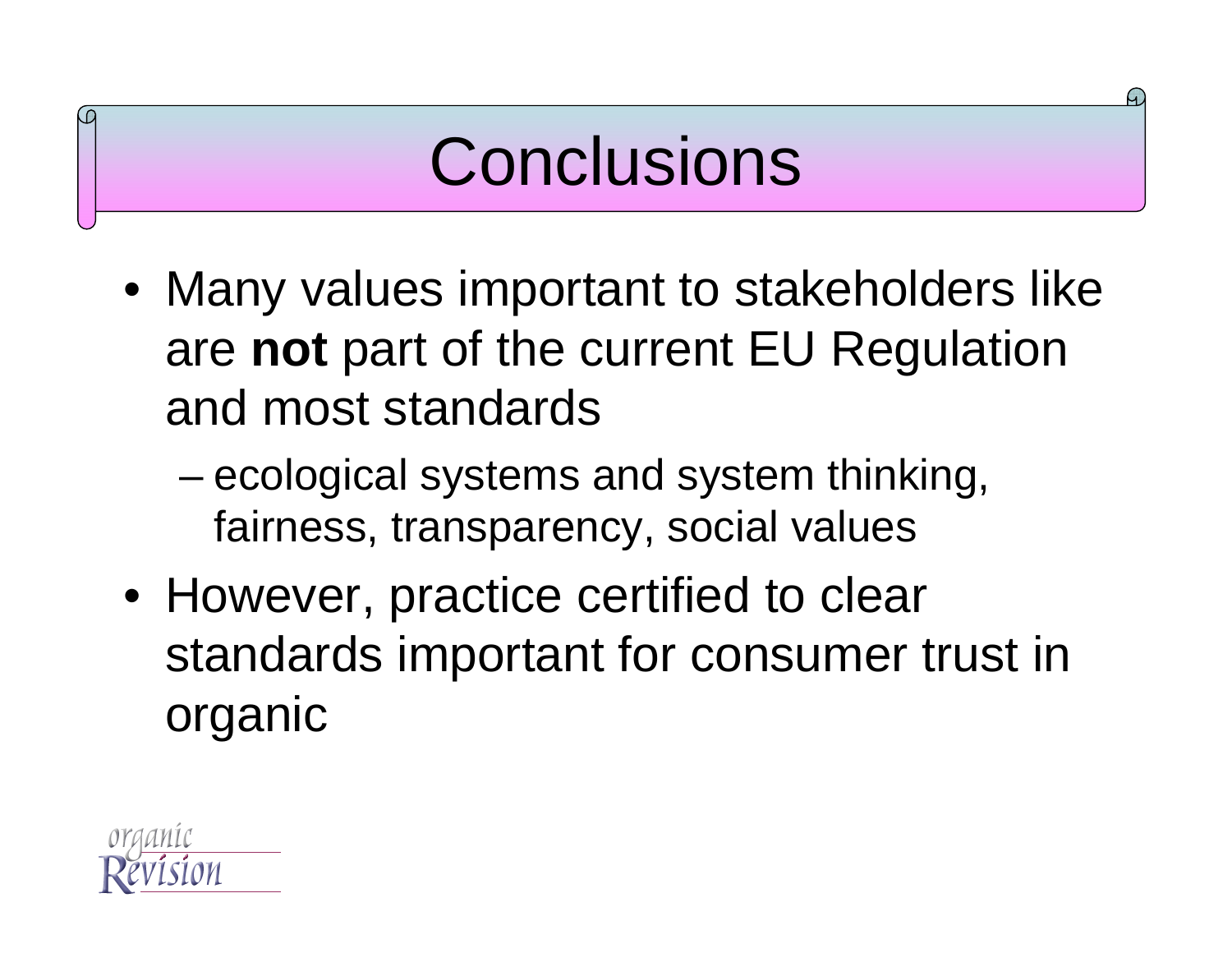# Value harmonisation using POA

- Principles of organic agriculture (health, ecology, fairness and care) represent basic organic value of most stakeholders
- Value harmonisation in standards and regulations should build on POA
- New EU Regulation (EC/834/2007) makes reference to values of all four principles

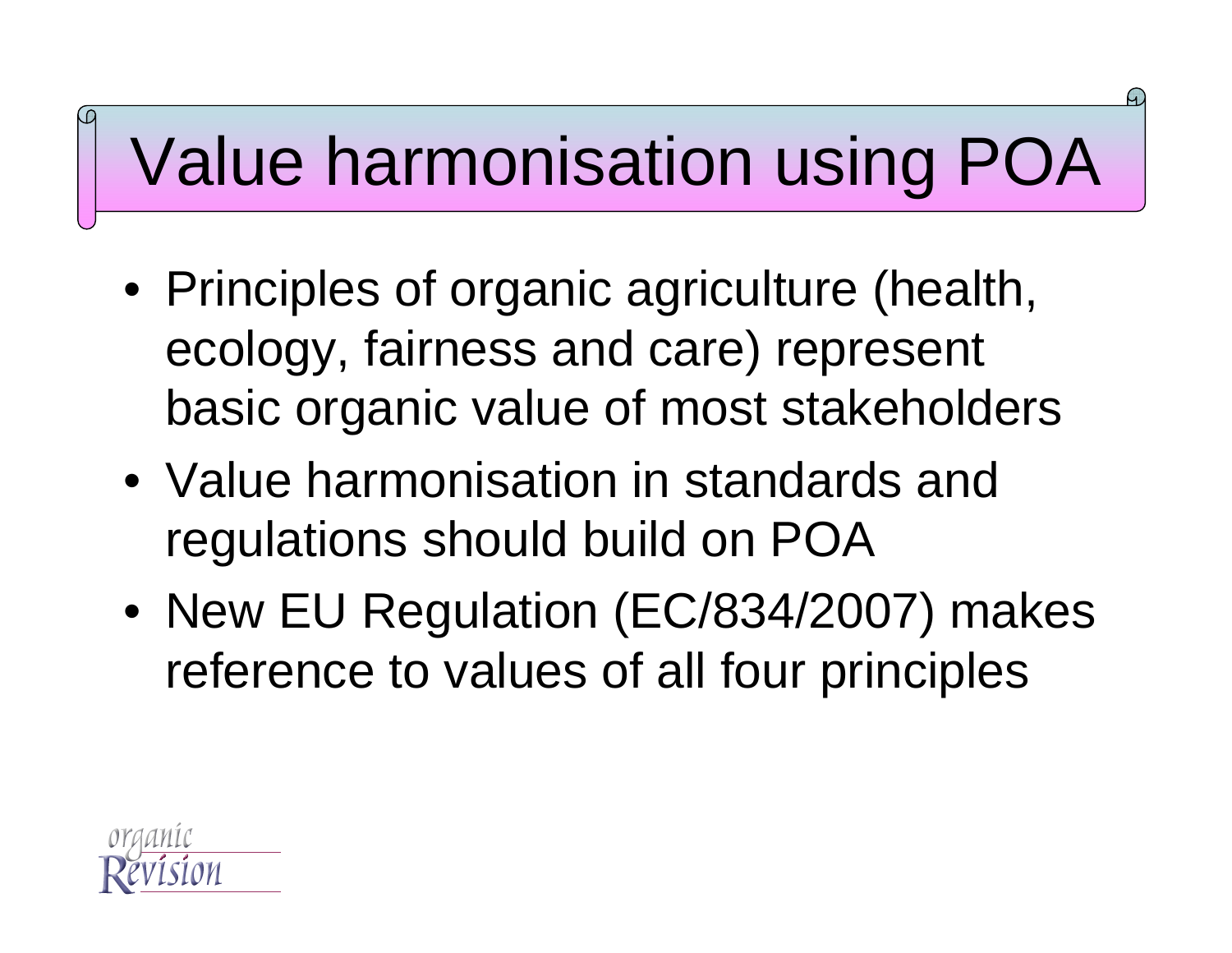## How to implement all values?

- POA contain 'difficult' values and aspirations
- 'Local' is important to many organic **stakeholders** 
	- would strengthen functional integration and selfregulation in organic food systems, but
	- simple rules (distance/transport) may conflict with other values
- Labelling of origin of products/raw materials

– consumers can decide

• **Need for democratic dialogue (procedure) about such ambiguous values and their interpretation**

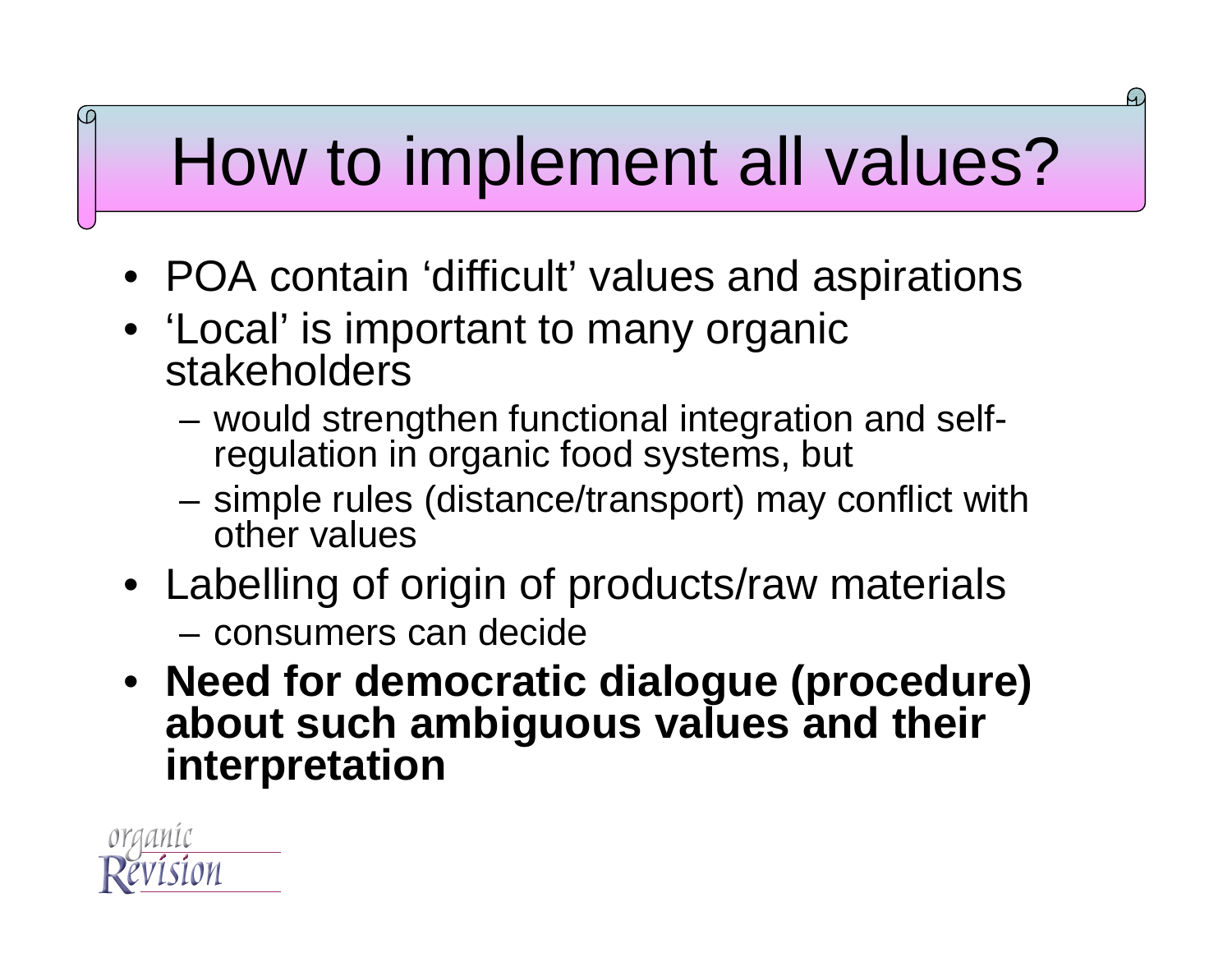#### Acknowledgements

- Funding by the EU Commission of the project EEC 2092/91 Revision (Contract NO FP6- 502397) is gratefully acknowledged. The views expressed are those of the author, not of the Commission
- Thanks to participants and moderators of the focus groups and all my colleagues in the project

#### **Thank you for your attention!**